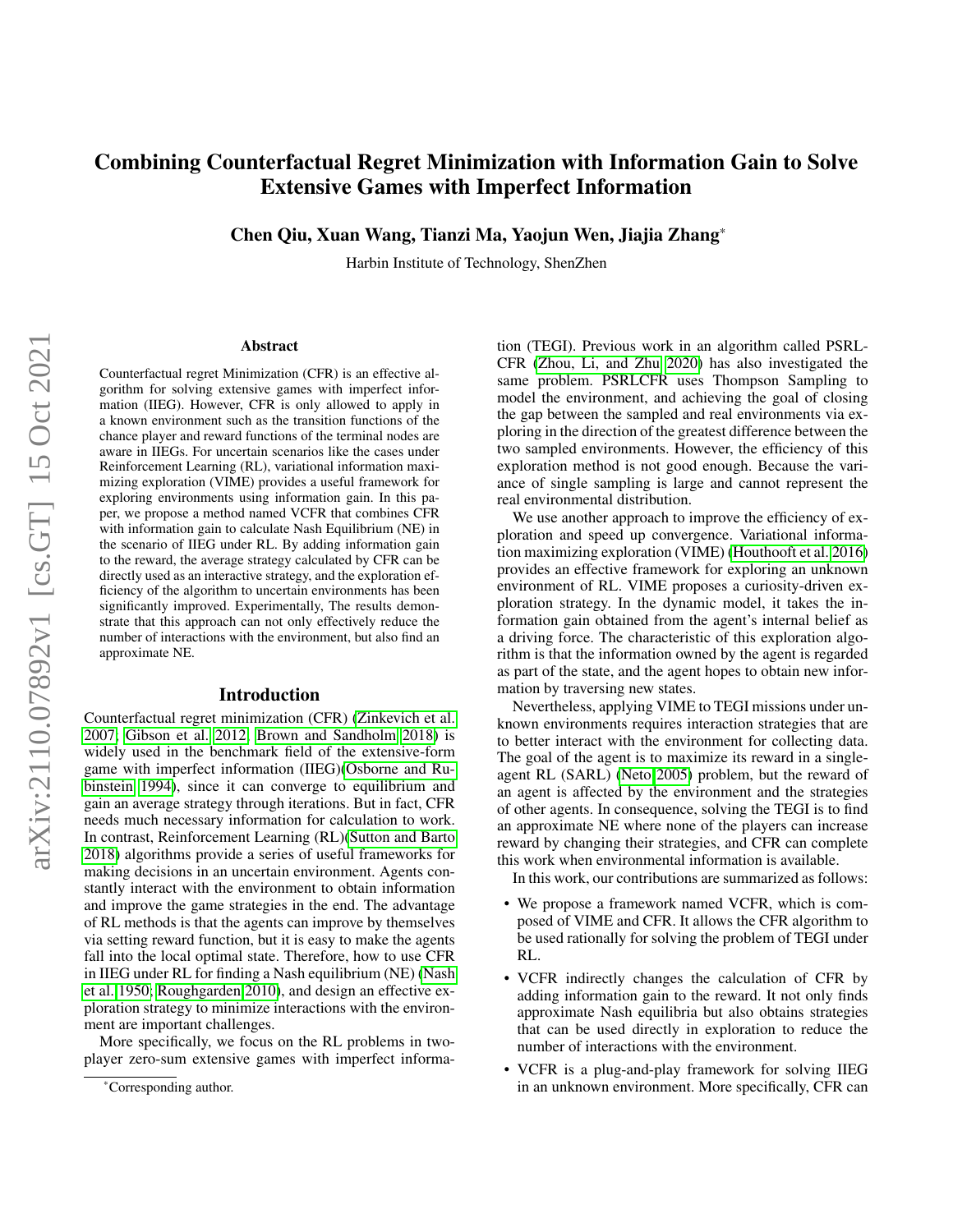be replaced by other algorithms used to solve strategies, such as CFR+, DCFR, etc.

• Experimental results show that VCFR outperforms other comparison methods, and the number of interactions with environment is fewer than them.

### Notation and Background

This section briefly introduces the definition of two-player zero-sum imperfect-information extensive game (TEGI) under Reinforcement Learning which is the setting used in our experiment. In addition, we review related techniques, namely variational information maximizing exploration (VIME) and counterfactual regret minimization (CFR), which give us inspiration for a solution.

### Problem Statement of Extensive Game

The extensive games with two players is a special case of general extensive games with imperfect information which is usually used to model the sequential decision-making game. Therefore, we first introduce the concept of extensive games(for a full treatment, see [\(Osborne and Rubinstein](#page-7-2) [1994\)](#page-7-2)).

There is a finite set A finite set  $P$  of players in an imperfect-information extensive game,  $\mathcal{P} = \{1, 2, \ldots, n\}.$ The "Nature" of the game is chance player  $C$ , which chooses actions with unknown probability distribution under Reinforcement Learning. Here, we define  $c^*$  as  $\mathcal{C}$ 's probability of strategies. A history(or state)  $h$  denotes all information of each player including chance player.  $H$  is a finite set of histories including the empty sequence  $\emptyset$ , and h can be thought of the finite set of all nodes in the game tree.  $Z \subseteq H$  refers to the set of terminal histories. The set of available actions after a non-terminal history  $h$  is referred to  $A(h) = \{a : (h, a) \in H\}$ .  $P(h)$  is the player who takes an action after the history h. In particular, if  $P(h) = C$  then chance player chooses a action with a probability after  $h$ .  $\mathcal{I}_i$ of a history  $P(h) \neq C$  is an information partition of player i, and player *i* cannot distinguish  $h_1, h_2 \in I_i$ . The information sets(infosets) of player i is  $I_i \in \mathcal{I}_i(h)$  when i is at state h. A strategy  $\sigma = {\sigma_1, \sigma_2, \ldots, \sigma_n}$  is a set of the strategy for all players.  $\sigma_i(h_1)$  and  $\sigma_i(h_2)$  are equal for player i when  $h_1, h_2 \in I_i$ . For convenience, we let  $\sigma_{-i}$  denote all the policies in  $\sigma$  except  $\sigma_i$ . Let  $r^*$  denotes the reward function at terminal state, i.e.,  $r^*(h, i)$  is the distribution of the reward of player  $i$ . The maximal size of available actions for  $h$  is referred to  $\mathcal{A} = \max_h |A(h)|$ .

 $\pi^{\sigma}(h) = \prod_{h' \cdot a \sqsubseteq h} \sigma_{P(h')}(h', a)$  denotes the probability of reaching  $h$  when all players choose actions according to  $\sigma$ .  $d^* = (r^*, c^*)$  can be regarded as the unknown environment, where  $r^*$  and  $c^*$  follow a prior distribution **D**. Since  $c^*$  is uncertain under RL, the probability of reaching h depends on  $\sigma$  and  $c^*$ . Defining by formal formula is  $\pi_{\sigma}(h \mid d^*) = \prod_{i \in [\mathcal{P}] \cup \{\mathcal{C}\}} \pi_{\sigma}^i(h \mid (r^*, c^*))$ . Similarly, we use  $v_i(h | \sigma, (r^*, c^*))$  to refer to the expected payoff for i according to  $\sigma$ .

Nash Equilibrium. Finding a approximate Nash Equilibrium [\(Nash et al. 1950;](#page-7-3) [Roughgarden 2010\)](#page-7-4) is a significant solution to TEGI. The best response means the strategy

 $BR(\sigma_{-i})$  that maximizes the reward of player i when  $\sigma_{-i}$ is given. That is,  $v_i(BR(\sigma_{-i}), \sigma_{-i}) = \max_{\sigma'_i} v_i(\sigma'_i, \sigma_{-i}).$ A Nash Equilibrium  $\sigma^*$  is a policy where all players play a best response:  $\forall p, v_p \left( \sigma_p^*, \sigma_{-p}^* \right) = \max_{\sigma_p'} v_p \left( \sigma_p', \sigma_{-p}^* \right)$ . More specifically, Nash Equilibrium has been proven to exist in TEGI. The exploitability is generally used to measure the approximation error of  $\sigma = (\sigma_1, \sigma_2)$ :

$$
expl(\sigma_i \mid d^*) = \sum_{\sigma_{i=1,2}} \max_{\sigma_i^*} v^i \left( \sigma_{-i}^*, \sigma_{-i} \mid d^* \right) \qquad (1)
$$

The total exploitability is denoted by  $\sum_{i \in \mathcal{P}} expl(\sigma_i|d^*)$ .

### Variational Information Maximizing Exploration

Variational information maximizing exploration (VIME) is an exploration strategy algorithm based on the maximization of information gain for uncertain environments of Reinforcement Learning problems. VIME makes actions take advantage of the interaction opportunities with the environment to obtain as much information as possible.

VIME adopts Bayesian neural networks (BNNs) to model the environment. The information gain used by VIME refers to the reduction degree of information complexity(uncertainty) in an environment. It is calculated in the dynamic model of environment,  $p(s_{t+1} | s_t, a_t; \theta)$ . That is, an agent should maximize the decrease degree in uncertain via taking actions. This process can be abstracted as minimizing the entropy over a sequence of actions  $a_t$ :

$$
\sum_{t} \left( H\left(\Theta \mid h_t, a_t\right) - H\left(\Theta \mid S_{t+1}, h_t, a_t\right) \right) \tag{2}
$$

where  $h_t$  is the history of agent and  $\Theta$  is a set of the random variables  $\theta \in \Theta$  about the agent in the environment. The mutual information  $\Delta H$  is related to the next state  $s_{t+1}$  and the model parameter Θ:

$$
\Delta H\left(s_{t+1}, \Theta|s_t, a_t\right) = H\left(\theta|h_t\right) - H\left(\theta|s_t, a_t, s_{t+1}\right) \tag{3}
$$

which is equal to the KL divergence  $D_{KL}$ . Furthermore, an agent is encouraged to act towards node with greater  $D_{KL}$ . So KL divergence can be considered to be consistent with the information gain. If the entropy of  $\theta$  can be decreased when the agent is in the state  $s_{t+1}$ , it indicates that the state  $s_{t+1}$  is helpful to promote the dynamic belief. For an agent,  $D_{KL}$  can be interpreted as an intrinsic reward which is different from rewards in the environment. So the reward of next state is noted that

$$
r'(s_{t+1}) = r(s_t) + \eta D_{\text{KL}} \left[ p(\theta | h_t, s_{t+1}) \| p(\theta | h_t) \right] \quad (4)
$$

where  $\eta \in \mathbb{R}^+$  is a discount factor and contributes to exploration.

#### Counterfactual Regret Minimization

The counterfactual regret minimization (CFR) algorithm [\(Zinkevich et al. 2007;](#page-8-0) [Brown et al. 2019\)](#page-7-7), which converges to Nash equilibrium by constantly iterating to reduce regrets, has been proved to be successful in two-player zero-sum games with incomplete information through experiments. The core idea of CFR is to apply the regret minimization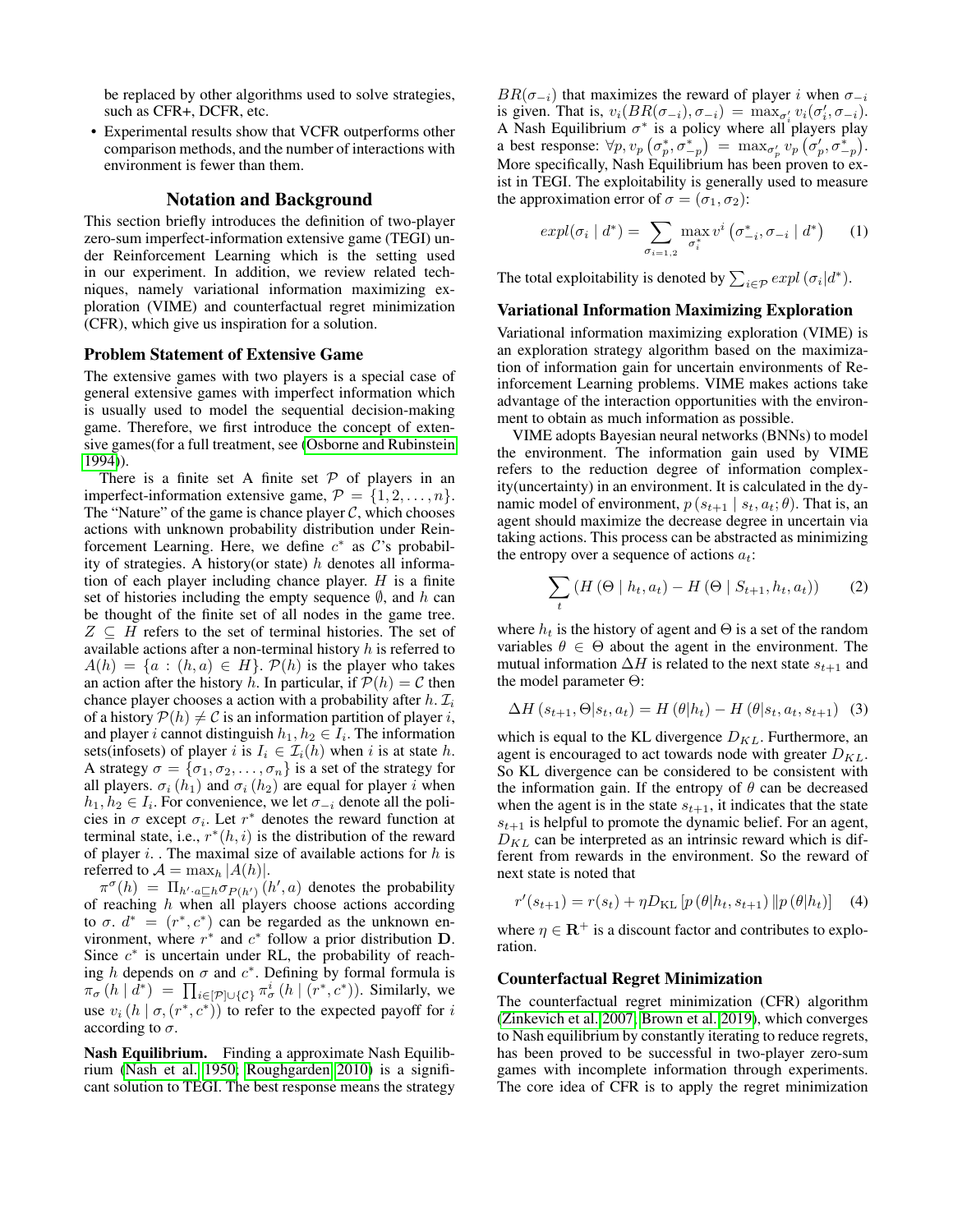algorithms [\(Littlestone and Warmuth 1994;](#page-7-8) [Chaudhuri, Fre](#page-7-9)[und, and Hsu 2009\)](#page-7-9) to each infoset in order to calculate strategies. In other words, it divides the total regret into a number of regrets on infosets. The purpose of optimizing policy and finding NE is achieved by minimizing the cumulative regret. Let  $v_i^{\theta}(I)$  be the counterfactual value of player  $i \in P(I)$  at infoset I:

$$
v^{\sigma}(I) = \sum_{z \in Z_I} \pi_{-p}^{\sigma}(z[I]) \pi^{\sigma}(z[I] \to z) u_p(z) \tag{5}
$$

The immediate counterfactual regret  $r^t(I, a)$  is the counterfactual value difference between taking action  $a$  and whole the infoset  $I$  on round t:

$$
r^{t}(I,a) = v^{\sigma^{t}}(I,a) - v^{\sigma^{t}}(I)
$$
\n(6)

For infoset  $I$ , the counterfactual regret of action  $a$  after iteration T is

$$
R^{T}(I,a) = r^{T}(I,a \mid d^{*}) + R^{T-1}(I,a \mid d^{*})
$$
 (7)

 $R^{T}(I, a|d^*) = r^{T}(I, a|d^*)$  when  $T = 1$ . Formally, The update of strategy  $\sigma^{T+1}$  on round  $T+1$  follows as

$$
\sigma^{t+1}(I, a \mid d^*) = \frac{R_+^t(I, a \mid d^*)}{\sum_{a' \in A(I)} R_+^t(I, a' \mid d^*)}
$$
(8)

where  $R_+^T(I, a|d^*$ P ) is denoted as non-negative. If  $_{a'\in A(I)} R_+^t(I, a' | d^*) \leq 0$ , a player will choose a  $\frac{d}{dx}$  uniformly randomly with probability. And the average  $\bar{\sigma}_p^T(I|d^*)$  for each inforset I on iteration T is  $\bar{\sigma}_p^T(I|d^*) = \frac{\sum_{t=1}^T \left(\pi_p^{\sigma^t}(I|d^*) \sigma_p^t(I|d^*)\right)}{\sum_{t=1}^T \pi^{\sigma}(I|d^*)}$  $\frac{\sum_{t=1}^T \pi_p^{\sigma}(I|d^*)}{\sum_{t=1}^T \pi_p^{\sigma}(I|d^*)}.$ 

# Method

In this section, we detailedly describe the VCFR algorithm combining Variational Information Maximization Exploration (VIME) and Counterfactual Regret Minimization (CFR) in two parts, which can be used to solve the TEGI problem under RL. In the first part, an exploration method based on information gain is introduced, and applied to game tree within the field of TEGI. The second part describes that the reward with information gain is used by CFR to solve the approximate Nash equilibrium and interactive strategies.

First of all, we give an overview of the algorithm which is presented in detail in Algorithm [1.](#page-2-0) The posterior distribution of reward corresponding to each action is stored in the data pool L. We take the prior distribution as input, and we use Bayesian Neural Network(BNN) [\(Graves 2011;](#page-7-10) [Blun](#page-7-11)[dell et al. 2015\)](#page-7-11) in VIME to obtain the posterior distribution P of the reward corresponding to each action. CFR can calculate the average strategy with the new reward added with information gain, and will explore the environment to collect the data according to the curiosity-driven strategy. The approximate Nash equilibrium will be found after continuous iterations. The whole architecture of our proposed algorithm is shown in Figure [1.](#page-3-0)

### <span id="page-2-0"></span>Algorithm 1: VCFR

1: while  $t < T$  do

- 2: Sample  $d_t$  according to Observed rewards and transition probability from unknown environment
- 3: for each update do
- 4: Sample rewards from  $r \sim P(\cdot | z), z \in Z$
- 5: Collect all  $(z, r)$  as datasets
- 6: **for all**  $(z, r)$  in datasets **do**
- 7: Calculate  $D_{KL}$  for each  $(z, r)$  through the model built by BNN
- 8: Construct  $r' = r + \eta D_{KL}$
- 9: end for
- 10: Train BNN using datasets and update the distribution of environment

11: end for

- 12: **for**  $i \in \{1, 2\}$  **do**
- 13: for  $h \in H$  do
- 14: **if** the probability that node arrives  $probs < 1e-$ 5 then
- 15: prune this node
- 16: end if
- 17: Calculate  $\bar{\sigma}_i^t(I)$  by the value of regret with Regret Matching
- 18: end for
- 19: Calculate the average strategy with information gain  $\bar{\sigma}_i^T$ .
- 20: end for
- 21: for all  $i \in \{1,2\}$  do
- 22: Gather the environment data and update Observed rewards and transition probability with interaction strategy  $\bar{\sigma}_i^T$

# 23: end for

```
24: end while
```
# Modeling Environment with BNN

The construction of the environment model is divided into three steps. Firstly, the posterior distribution of the unknown environment needs to be obtained by interacting with the real environment. Secondly, the unknown environment is modeled by the achieved data. And finally the dynamics model is set up for the environment. More specifically, we adopt BNN as a modeling approach. The BNN is different from other neural networks, and it is a kind of model that can be used to model the posterior distribution to represent weights in the form of distribution. The regularization effect is provided by introducing uncertainty into the weights of neural network. BNN can generate confidence in the prediction results via propagating the uncertainty of the weights into the prediction process. The output of BNN can describe the likelihood of probability distributions, then a posterior distribution can be calculated by sampling or variational inference. BNN has the ability to quantify uncertain information and strong robustness, and it is very suitable for the task of modeling environment.

In this work, BNN maintains an player's dynamics model  $p(r|d_t, z; \theta)$ , where  $d_t$  denotes the environment obtained by sampling. Even if the environment has been modeled, it is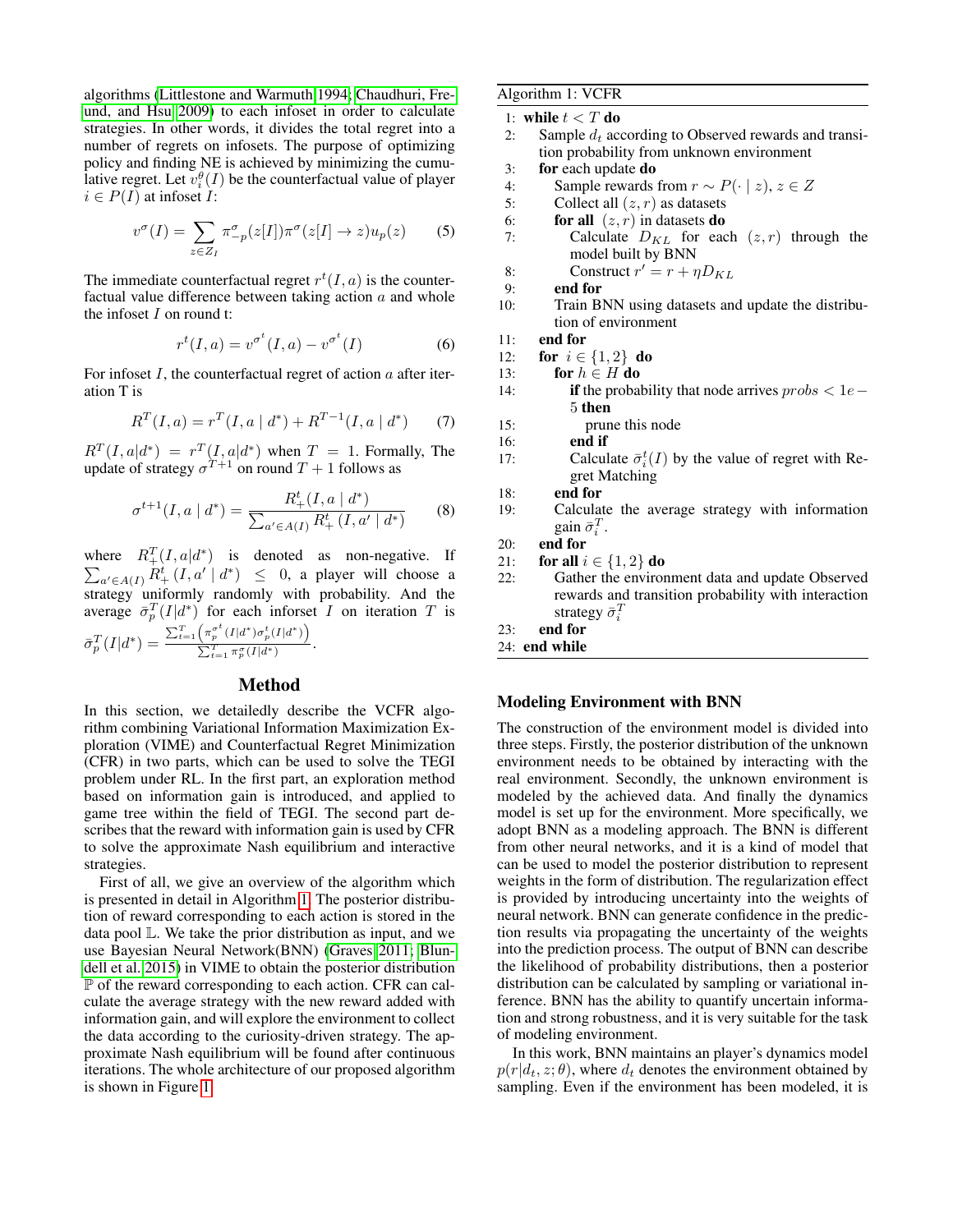<span id="page-3-0"></span>

Figure 1: An architecture illustration of our proposed method. The model starts by initializing the data pool with the observed reward function  $r$ . The data sampled from the data pool is used to train the BNN. Then the KL divergence on each node can be calculated with the weight distribution of BNN. The reward  $r'$  that increases the information gain is assigned to the terminal node in the game tree. Finally, the data pool is updated by interacting with the environment using average strategies.

still difficult to find an approximate Nash equilibrium without an effective way to update and explore it. In order to make the modeled unknown environment closer to the real one, and meanwhile make the exploration strategies more efficient, we use information gain for more targeted exploration. The information gain can be defined in this task as the difference between two distributions before and after the environmental update, which is described by the KL divergence of the two distributions:

$$
I(r; \Theta | d_t, z) = \mathbb{E}_r [D_{\mathrm{KL}} [p(\theta | d_t, z) || p(\theta | d^*, z)]] \quad (9)
$$

We take the calculated KL divergence  $D_{KL}$  as a measure of the player's desire to explore. In other words, the information gain can be considered numerically equal to the KL divergence. The uncertainty of the environment is treated as an intrinsic reward for a player. We set a threshold  $\lambda$  for KL divergence. In order to explore the direction of greater curiosity about the environment, we set the threshold  $\lambda$  to 1, and use  $\lambda$  to periodically update the value of information gain. The update frequency remains unchanged when  $D_{KL} > \lambda$ . On the contrary, It indicates that the desire for exploration is low when  $K_{KL} < \lambda$ , and the update frequency is reduced. The computational efficiency of information gain can be greatly improved without affecting the exploration results. The original reward  $r_t$  adds to KL divergence for obtaining a new reward  $r'_t$  with information gain as follows:

<span id="page-3-1"></span>
$$
r_t' = r_t + \eta D_{\text{KL}} \tag{10}
$$

where  $r'_t$  will be used later as a processed reward on the interaction strategy. The hyperparameter  $\eta$  is set to 0.01, which can reduce the impact on the results calculated from the CFR and also enhance the availability of exploration simultaneously. In the process of learning, maximizing  $r'$  will be able to achieve a balance of exploration and exploitation. In this way, the environment can gradually converge to the real one in theory.

### Information Gain Based CFR

The purpose of information gain based CFR is to find an approximate Nash equilibrium and obtain the average strategy. This average strategy can not only be utilized by the player but also be directly used as an interactive strategy to explore the environment. The traditional CFR algorithm continuously minimize the regret  $R^{T}(I,a)$  by inputting the information of the game tree, such as the strategy combination of each node and the reward of the terminal node. However, the real environment  $d^*$  and the sampled one are different, so it is not possible to effectively reduce the regret value. In other words, In this way, the approximate Nash equilibrium of sampled environments will not be eventually found by continuously decreasing the exploitability under real environment. Formally, the relationship between exploitability and regret can be expressed by the following formula:

$$
expl\left(\bar{\sigma}_{i}|d^{*}\right) = \frac{1}{T} \Big( \sum_{i \in \{1,2\}} R_{i}^{T} + \sum_{t \leq T} \left( u_{i}(\sigma_{T}^{*}|d^{*}) - u_{i}(\sigma_{T}^{i}|d_{t}) \right) \Big) \tag{11}
$$

We have also made some improvements to the CFR for situations where some environmental information cannot be known. We use the  $r'$ , which adds to information gain, obtained in Equation [\(10\)](#page-3-1) as one of the environmental information sources for CFR. The information gain is added to the terminal node of the game tree. Due to the recursive and iterative characteristics of CFR, the information gain can affect each node from the bottom to top. Different from traditional CFR, which continuously reduces the exploitability to improve the strategy, the addition of information gain is able to keep the reward  $r'$  to the direction of environmental exploration to improve the effect. The large cost of time and space is always a difficulty in the problem of extensive games with imperfect information. Inspired by pruning [\(Brown and Sandholm 2015\)](#page-7-12), judging its arrival probability first for each node in the game tree. When the node is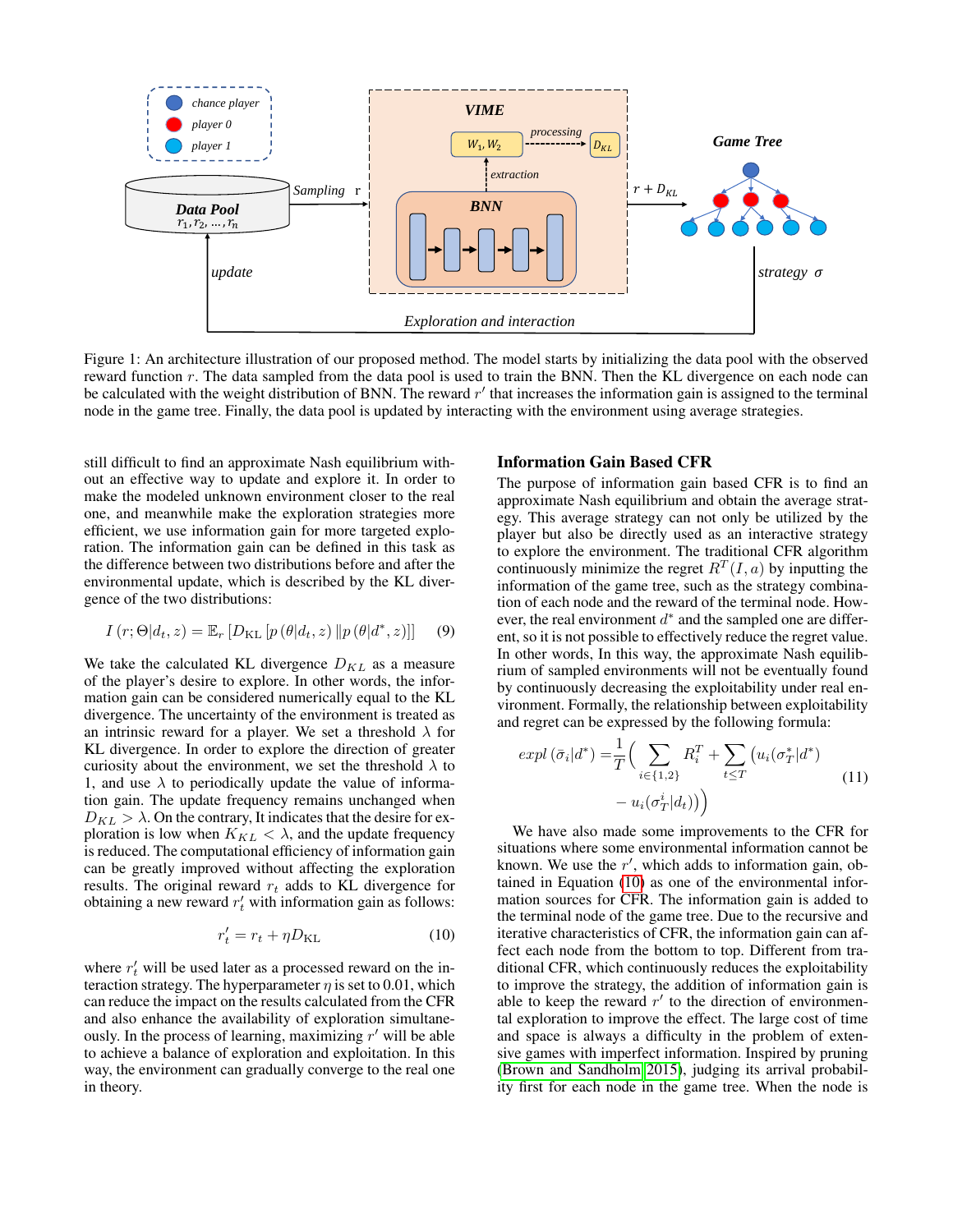at a extremely low arrival probability, it will be regarded as a relatively invalid node and not be traversed in this round. For all remaining nodes, the player  $i$  makes use of the current strategy  $\sigma_i^t$  to calculate the cumulative regret  $R_t$  and the counterfactual value (CFV)  $v_i^{\sigma^t}(h)$  [\(Li et al. 2020\)](#page-7-13). Through the regret matching (RM) [\(Hart and Mas-Colell 2000\)](#page-7-14) of regret value for each node, the  $\sigma_i^t$  can be calculated. In the end, a game tree with  $v_i^{\sigma^t}(h)$ ,  $R_t$  and  $\sigma_i^t$  for all valid nodes can be obtained. The significance of the average cumulative regret value  $\overline{R}_T$  and the average strategy  $\overline{\sigma}^T$  is that there is a non-negligible relationship between them and NE. Despite unknown environmental information is used in our method, our goal is still to minimize  $R_T$  and improve the player's reward so that the average strategy approaches an approximate NE.

In our experimental scenario, the interaction strategy is also a vital step, which affects the environmental certainty. because whether the sampling environment of the model converges to the real one has a significant impact on the calculation results of the availability. When the environment is randomly initialized, the environmental uncertainty is extremely large in the initial state. Therefore, there is a greater variance in environmental distribution. To converge the unknown environment and reduce the variance, the average strategies with information gain are directly used to interact with the real environment for collecting data in our method.

### **Experiments**

This section focuses on the details of the experiment, then we introduce the representative baselines. Finally, we show the experimental results and analyze them.

# Experimental Setup

Poker is a game with imperfect information, and is suitable to be used as a platform for evaluating algorithms of equilibrium-finding. In fact, the game techniques related to imperfect information have also been verified with poker games in recent years. In this work, we use a variant of Leduc Hold'em poder. More specifically, we have made some changes to Leduc Hold'em poker [\(Southey et al.](#page-8-3) [2012\)](#page-8-3) which has two players with pre-specified bet and raise amounts to serve as an experimental environment for our method. It should be noted that the structure of game tree in changed Leduc Hold'em poker is the same as the previous structure, but the transition probability of  $c$  chance player and the reward function  $r$  of terminal node are uncertain.

Each player's bid is limited to no more than four or five times the big blind. The numbers of nodes in the generated game tree are 9, 652 and 34, 438 respectively. Initializing randomly  $r \in \{-1, 1\}$ , and the reward function  $r(h)$  is a binary distribution.

We take advantage of Bayesian neural network (BNN) to model the environment. The BNN architecture we have adopted is shown in Figure [2.](#page-4-0) This network has a depth of 3 layers. 6 and 1 are the sizes of the input layer and the output layer. The parameters of the input and hidden layers are set to Gaussian distribution. The size of the hidden layer is

<span id="page-4-0"></span>

Figure 2: The architecture of Beyesian neural network used by this work, where  $W_1, W_2, N(\Sigma, \delta)$ . The network takes the distribution of original rewards  $r$  as input and outputs rewards  $r$  with information gain for each possible actions.

different in Leduc(4) and Leduc(5), which are 32 and 64 respectively. The 6-dimensional vector matrix of a single terminal node is encoded as the input to the BNN. We perform 20,000 iterations using a batch size of 500 in Leduc(4) and 1000 in Leduc(5).

### Baselines

We choose four kinds of methods as our baselines. The description of baselines are given below:

- **PSRL-CFR**: Posterior sampling for reinforcement learning with counterfactual regret minimization (PSRL-CFR) [\(Zhou, Li, and Zhu 2020\)](#page-8-2) proposes a framework that combines PSRL and CFR. The environment is transformed into known by Thompson sampling, and the CFR algorithm is used to calculate the approximate Nash equilibrium. In order to update data in the environment, the special strategies  $\hat{\sigma}_1$  and  $\hat{\sigma}_2$  are regarded as interaction strategies.
- FSP: Fictitious self-play [\(Conitzer and Sandholm 2007;](#page-7-15) [Heinrich, Lanctot, and Silver 2015\)](#page-7-16) is a popular algorithm to find Nash equilibrium (NE) in uncertain setting. FSP needs to make use of Fitted-Q iteration (see PSRL-CFR) with initial hyperparameters to learn the best response to the average strategy of each player's opponent when the environment is unknown.
- MCCFR-OS: Monte Carlo counterfactual regret minimization based on outcome sampling [\(Lanctot et al.](#page-7-17) [2009\)](#page-7-17) is a popular variant of CFR that avoids traversing the entire game-tree by sampling only a single playing of the game on each iteration. The  $\epsilon$ -greedy is the exploration strategy where  $\epsilon = 0.1$ .
- Variants of VCFR: In order to better measure the validity of our experimental methods, we use three additional variants of VCFR: 1) Naive: The reward without information gain is inputted into CFR procedure,and the average strategy by calculating is used as exploration policy to interact with the unknown environment; 2) Naive-DCFR: To prove the generalization of our algorithm framework, we use other variant algorithm Discounted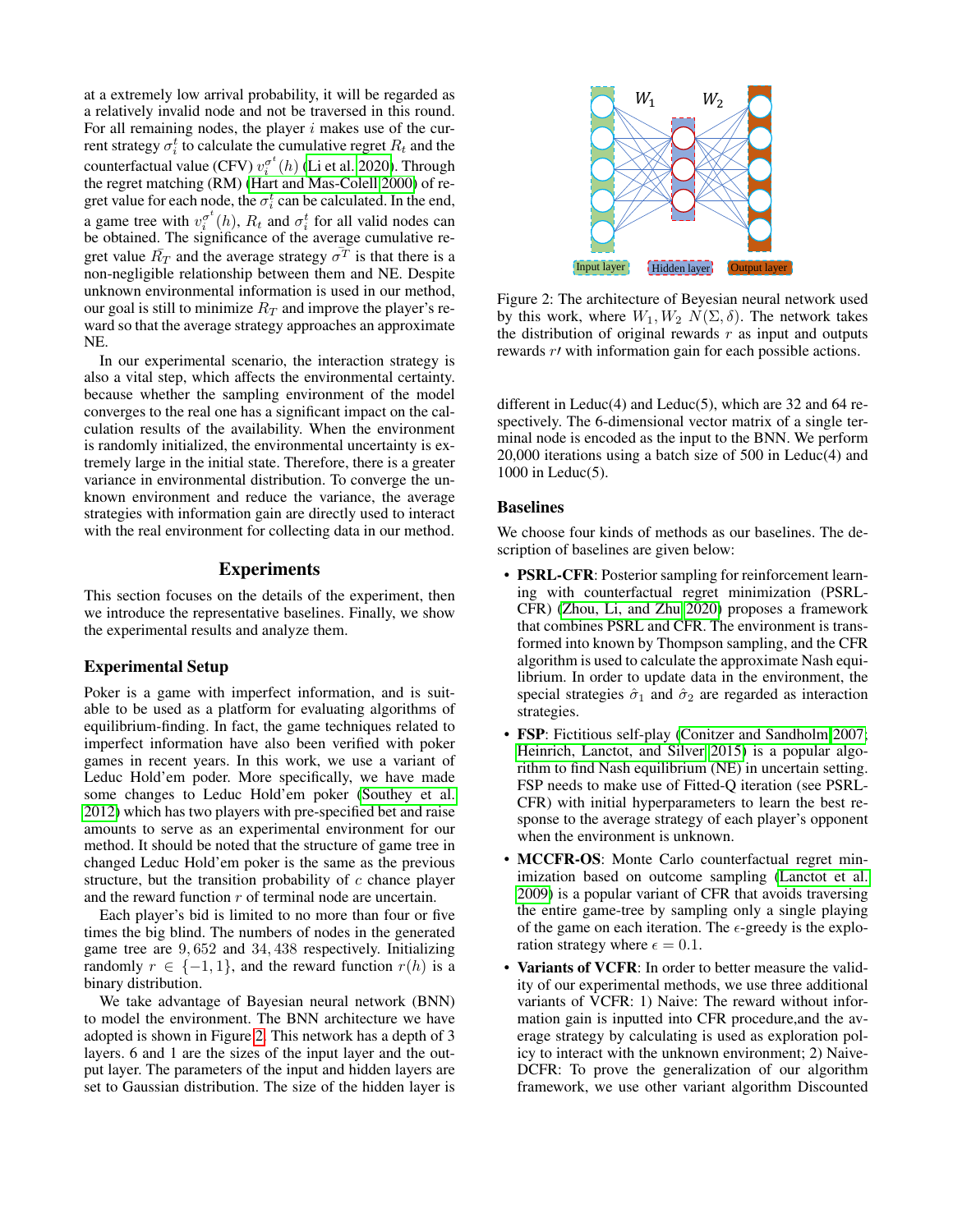<span id="page-5-0"></span>

<span id="page-5-1"></span>Figure 3: Comparison between VCFR and other algorithms in different environments. (a) and (b) respectively represent the experiment results in Leduc(4) and Leduc(5). Among them, VCFR and naive can be seen as a group of ablation experiments.

<span id="page-5-3"></span><span id="page-5-2"></span>

Figure 4: The experiment results which can demonstrate the better generalization of our proposed method. (a) and (b) show the ablation experiments' results of VDCFR in Leduc(4) and Leduc(5). The ablation experiments' results of VFSP in Leduc(4) and Leduc $(5)$  as shown in  $(c)$  and  $(d)$ .

CFR. DCFR [\(Brown and Sandholm 2019\)](#page-7-18) is a variant algorithm of CFR, and it has three parameters  $\alpha$ ,  $\beta$ , and  $\gamma$ as discount factors to improve speed of solution. In every round t, the effects of three parameters are multiplying cumulative regrets R by  $t^{\alpha}/(t^{\alpha}+1)$  when  $R > 0$ , by  $t^{\beta}/(t^{\beta}+1)$  when  $R < 0$ , and contributions to average policy  $\bar{\sigma}$  by  $(t/(t+1))^{\gamma}$ . The basic process is the same as Navie-CFR, only replacing CFR with DCFR. The previous experiment has an excellent performance when setting  $\alpha = \frac{3}{2}, \beta = 0$ , and  $\gamma = 2, 3$ ) Random: The players take random actions in each round.

### Experimental Results

We iterate the different algorithms on Leduc(4) and Leduc(5) for 20,000 rounds respectively, and each round has to interact with the environment. Exploitability is a popular metric to evaluate the effectiveness of our methods.

Figure [3\(a\)](#page-5-0) presents the VCFR and some baselines' comparison results in Leduc(4). We can see that our proposed VCFR method performs better than other algorithms in two different experimental settings. Specifically, in Leduc(4),

<span id="page-5-4"></span>VCFR performs the best among all methods, and its exploitability drops to -0.135 at 20,000 rounds. Followed by the PSRLCFR method with exploitability of -0.864. Random and PSRLCFR using a special interaction strategy are also reducing the exploitability, but the speed and the lower bound of convergence are worse than our method. From the comparison result between the Naive CFR and VCFR, it is proved that the average strategy with information gain can not only explore the environment efficiently but also accelerate the convergence. In Leduc(5) with higher space complexity, the results in Figure [3\(b\)](#page-5-1) demonstrate that our method still maintains excellent performance. After 20,000 iterations, the exploitability of VCFR, PSRLCFR, Random, Naive and MCCFR-OS are -1.230, -0.980, -0.632, -0.499 and -0.163, respectively. However, the exploitability of VCFR decreases slower than in Leduc(4). It may be because the convergence speed of BNN modeling environment will reduce with the increase of the complexity of the environment. MCCFR-OS and Random perform poorly in both game environments. The reason for this result is probably that their exploration strategies are inefficient.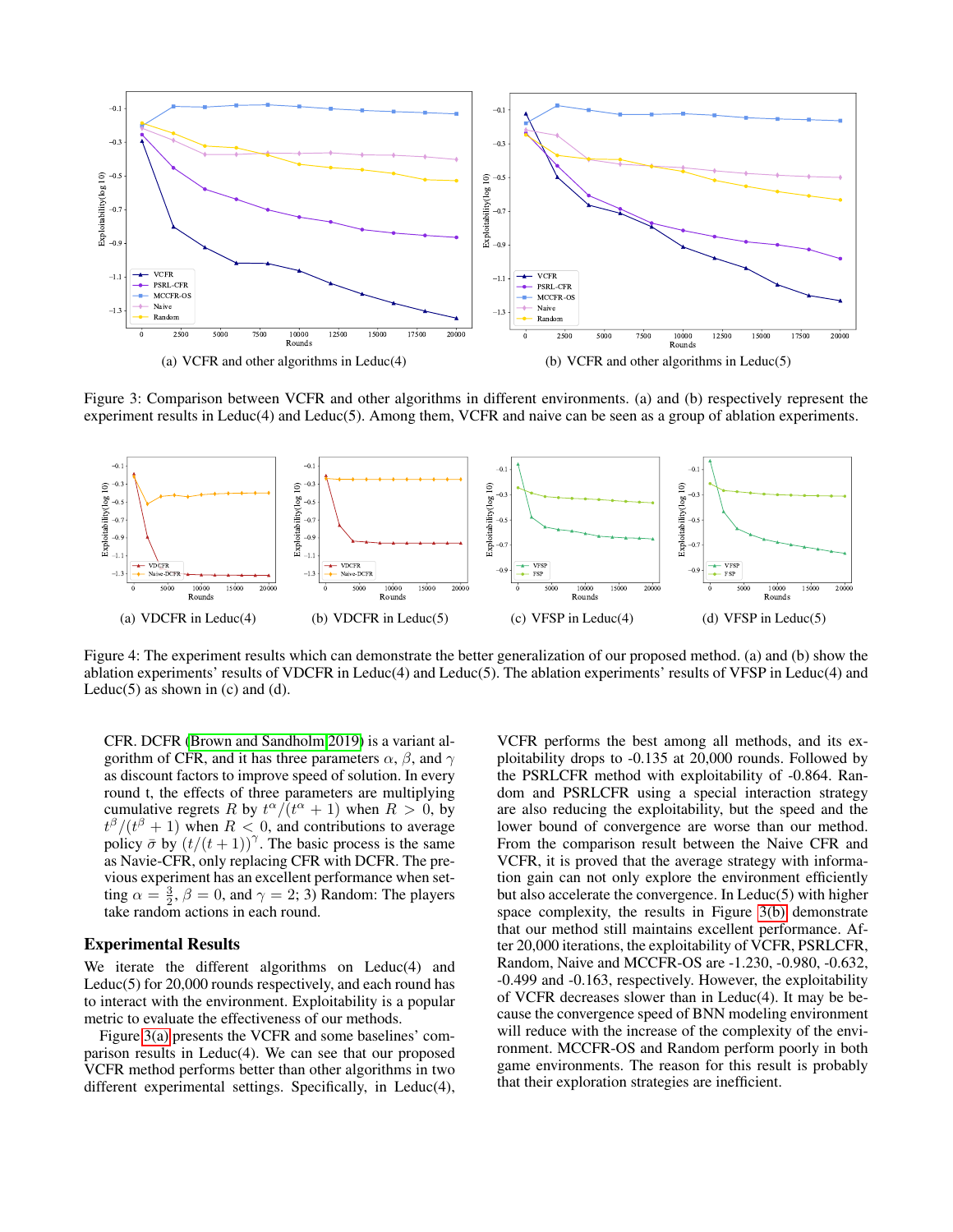In addition, to verify the better generalization ability of the proposed method through experiments, we add two additional algorithms: VDCFR and VFSP. The algorithm architecture of VDCFR and VFSP is similar to VCFR, nonetheless, CFR is replaced by DCFR or FSP.

The results of two additional ablation experiments are shown in Figure [4,](#page-5-2) which can demonstrate the better generalization of our approaches. The comparison of the two ablation experiments, VFSP and FSP, as well as VDCFR and Navie-DCFR, shows that the information gain has a significant influence on the average strategy that can be used to explore the environment. Figure [4\(a\)-](#page-5-3)Figure [4\(d\)](#page-5-4) show that the algorithm with information gain can speed up finding approximate Nash equilibrium, and the interaction strategy promotes convergence in an unknown environment.

### Related Work

# Measure of Uncertainty

There are some previous methods to solve measure of uncertain in unknown environment. The random prior function [\(Osband, Aslanides, and Cassirer 2018\)](#page-7-19) is originally used to enhance the performance of Bootstrapped DQN. While training bootstrapped function to fit Q with a posterior probability, random network gives each bootstrapped function a fixed prior. Since the prior probabilities are initialized randomly, it is possible to improve the diversity of bootstrapped functions and better fit the distribution of the posterior probabilities. The measurement method of uncertainty obtained by fitting random prior has been proved to be successful in theory and application [\(Burda et al.](#page-7-20) [2019;](#page-7-20) [Ciosek et al. 2020\)](#page-7-21). The Deep ensembles [\(Lakshmi](#page-7-22)[narayanan, Pritzel, and Blundell 2016\)](#page-7-22) is a commonly used measurement method of uncertainty. Each model in the ensemble is trained based on bootstrap data, so that the predicted variance between models can be utilized as a measure of epistemic uncertainty. The disadvantage of deep ensembles is that it tends to give overconfident estimates of uncertainty. For obtaining uncertainty estimates, dropout [\(Gal](#page-7-23) [and Ghahramani 2016\)](#page-7-23) is firstly proposed to model uncertainty in Deep Learning as a practical tool, and it can also be extended to quasi-KL [\(Gal, Hron, and Kendall 2017\)](#page-7-24). However, in this work, we focus on measuring the uncertainty of the environment with Bayesian Neural network (BNN)[\(Brosse, Durmus, and Moulines 2018;](#page-7-25) [Rezende, Mo](#page-7-26)[hamed, and Wierstra 2014\)](#page-7-26). BNN is a traditional approach to measure uncertainty, which combines probabilistic modeling with neural networks and is able to output the degree of confidence of prediction results.

### Exploration under Reinforcement Learning

The exploration methods of Reinforcement Learning (RL) for an unknown environment can be mainly grouped into the following three categories.

The first category related this work is optimistic exploration which is widely used in RL. Upper-Confidence-Bound exploration [\(Carpentier et al. 2011\)](#page-7-27) used in AlphaGo is similar to greedy selection. They both tend to choose the latest or best actions. The optimistic inital value [\(Shojaee](#page-7-28)

[and Mashhadi 2017\)](#page-7-28) realizes exploration by increasing the initial value of the function, which essentially explores the state with a lower frequency of occurrence. It is worth noting that selection of initial values requires the prior knowledge, and the exploration will be unstable during the initial stage. Agents tend to selcet actions with higher entropy values in the gradient bandit algorithm [\(Silver et al. 2014\)](#page-8-4), where the entropy of each action is adjusted by the rewards.

The second category is the posterior sampling [\(Osband](#page-7-29) [and Van Roy 2017;](#page-7-29) [Chapelle and Li 2011\)](#page-7-30), which incorporates ideas from Bayesian learning and focuses on using posterior probabilities for more targeted exploration. The algorithm based on posterior sampling will modify its probability distribution after each sampling. Through a large number of samples, the variance of each action will be reduced.

The third category is related to our work is exploration based on information gain [\(Russo and Van Roy 2014\)](#page-7-31). Information gain is generally comprehended as the intrinsic reward of agents, which can measure the contribution of a new state to information. To reach a state where more rewards can be obtained, an agent selects the actions of maximizing empowerment that is calculated by mutual information [\(Mohamed and Rezende 2015\)](#page-7-32). If a set of states share the same optimal action, then the action can be interpreted as a representation of the states. There is another approach [\(Still and Precup 2012\)](#page-8-5) also uses mutual information as an exploration reward. If a set of states share the same optimal action, then the action can be considered as a representation of states. The goal is to find the action with the most state information among the strategies which has uniform rewards. That is, It needs to minimize the mutual information of actions and the states.

### Conclusion and Discussion

In this paper, we propose a framework named VCFR which combines CFR with information gain. It is able to obtain efficient exploration strategies for solving the problem of finding approximate Nash Equilibrium in the scenario of twoplayer zero-sum extensive games under unknown environments. Our proposed method is flexible in that two modules are independent of each other, and this means that the CFR can be replaced by any algorithms used to find approximate Nash equilibrium. The results show that our approach outperforms other baselines.

In the future, this approach can be optimized from different perspectives. Our method computes the KL divergence at each round. Although we have tried to set the threshold to shorten the experiment time, the effect is still limited. Therefore, how to design an effective approach to shorten the calculation time of KL divergence is a direction that can improve the results.

Another possible perspective is that reducing the reliance of our method on the structure of two-player zero-sum extended games. The future work needs to be extended to other types of games or extensive form games with three and more players.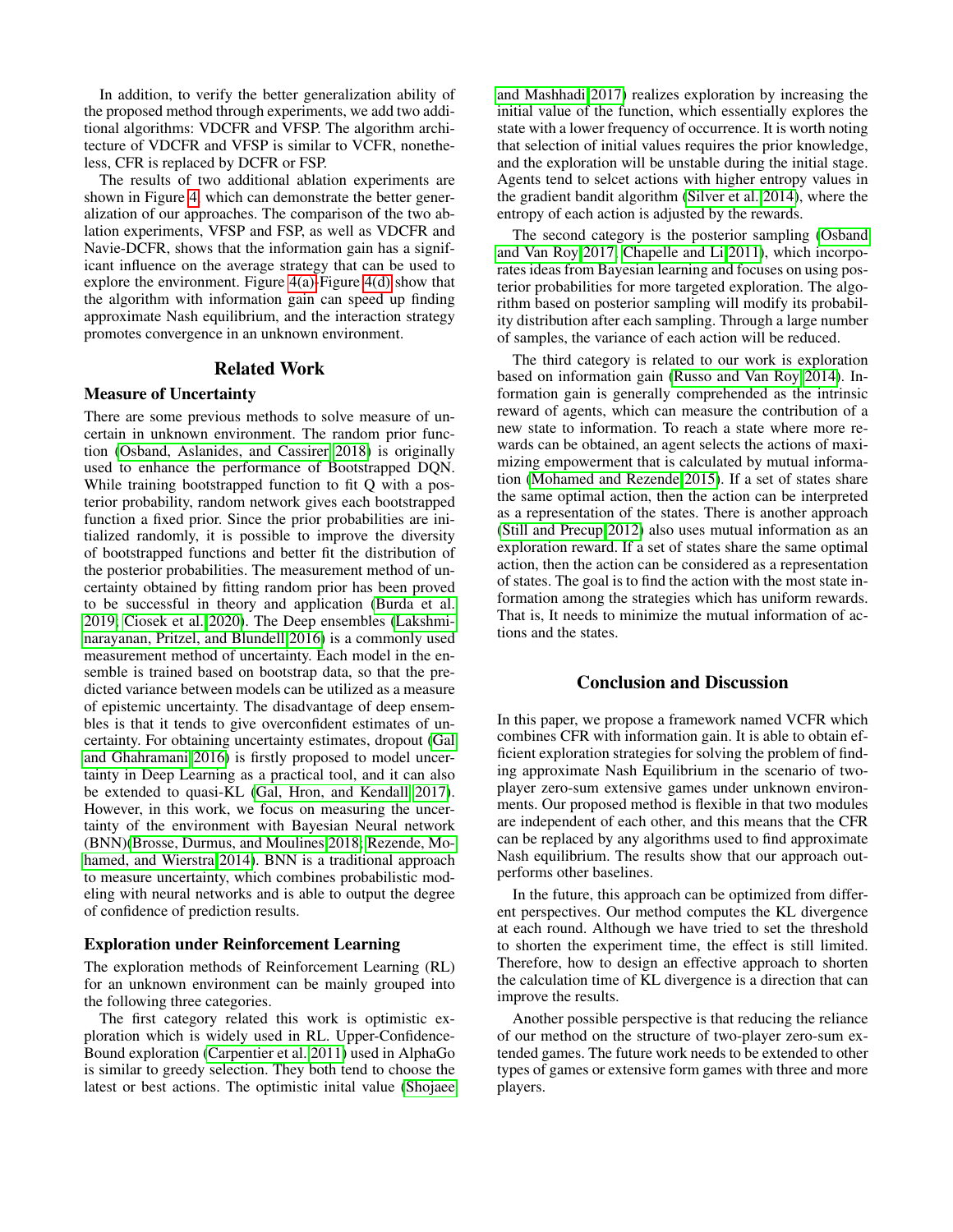# References

<span id="page-7-11"></span>Blundell, C.; Cornebise, J.; Kavukcuoglu, K.; and Wierstra, D. 2015. Weight uncertainty in neural network. In *International Conference on Machine Learning*, 1613–1622. PMLR.

<span id="page-7-25"></span>Brosse, N.; Durmus, A.; and Moulines, E. 2018. The promises and pitfalls of stochastic gradient Langevin dynamics. *arXiv preprint arXiv:1811.10072*.

<span id="page-7-7"></span>Brown, N.; Lerer, A.; Gross, S.; and Sandholm, T. 2019. Deep counterfactual regret minimization. In *International conference on machine learning*, 793–802. PMLR.

<span id="page-7-12"></span>Brown, N.; and Sandholm, T. 2015. Regret-Based Pruning in Extensive-Form Games. In *NIPS*, 1972–1980.

<span id="page-7-1"></span>Brown, N.; and Sandholm, T. 2018. Superhuman AI for heads-up no-limit poker: Libratus beats top professionals. *Science*, 359(6374): 418–424.

<span id="page-7-18"></span>Brown, N.; and Sandholm, T. 2019. Solving imperfectinformation games via discounted regret minimization. In *Proceedings of the AAAI Conference on Artificial Intelligence*, volume 33, 1829–1836.

<span id="page-7-20"></span>Burda, Y.; Edwards, H.; Storkey, A. J.; and Klimov, O. 2019. Exploration by random network distillation. In *7th International Conference on Learning Representations, ICLR 2019, New Orleans, LA, USA, May 6-9, 2019*. OpenReview.net.

<span id="page-7-27"></span>Carpentier, A.; Lazaric, A.; Ghavamzadeh, M.; Munos, R.; and Auer, P. 2011. Upper-confidence-bound algorithms for active learning in multi-armed bandits. In *International Conference on Algorithmic Learning Theory*, 189– 203. Springer.

<span id="page-7-30"></span>Chapelle, O.; and Li, L. 2011. An empirical evaluation of thompson sampling. *Advances in neural information processing systems*, 24: 2249–2257.

<span id="page-7-9"></span>Chaudhuri, K.; Freund, Y.; and Hsu, D. J. 2009. A parameter-free hedging algorithm. In *Advances in neural information processing systems*, 297–305.

<span id="page-7-21"></span>Ciosek, K.; Fortuin, V.; Tomioka, R.; Hofmann, K.; and Turner, R. E. 2020. Conservative Uncertainty Estimation By Fitting Prior Networks. In *8th International Conference on Learning Representations, ICLR 2020, Addis Ababa, Ethiopia, April 26-30, 2020*. OpenReview.net.

<span id="page-7-15"></span>Conitzer, V.; and Sandholm, T. 2007. AWESOME: A general multiagent learning algorithm that converges in selfplay and learns a best response against stationary opponents. *Mach. Learn.*, 67(1-2): 23–43.

<span id="page-7-23"></span>Gal, Y.; and Ghahramani, Z. 2016. Dropout as a bayesian approximation: Representing model uncertainty in deep learning. In *international conference on machine learning*, 1050– 1059. PMLR.

<span id="page-7-24"></span>Gal, Y.; Hron, J.; and Kendall, A. 2017. Concrete dropout. *arXiv preprint arXiv:1705.07832*.

<span id="page-7-0"></span>Gibson, R.; Lanctot, M.; Burch, N.; Szafron, D.; and Bowling, M. 2012. Generalized sampling and variance in counterfactual regret minimization. In *Proceedings of the AAAI Conference on Artificial Intelligence*, volume 26.

<span id="page-7-10"></span>Graves, A. 2011. Practical variational inference for neural networks. *Advances in neural information processing systems*, 24.

<span id="page-7-14"></span>Hart, S.; and Mas-Colell, A. 2000. A simple adaptive procedure leading to correlated equilibrium. *Econometrica*, 68(5): 1127–1150.

<span id="page-7-16"></span>Heinrich, J.; Lanctot, M.; and Silver, D. 2015. Fictitious self-play in extensive-form games. In *International conference on machine learning*, 805–813. PMLR.

<span id="page-7-5"></span>Houthooft, R.; Chen, X.; Duan, Y.; Schulman, J.; De Turck, F.; and Abbeel, P. 2016. Vime: Variational information maximizing exploration. *arXiv preprint arXiv:1605.09674*.

<span id="page-7-22"></span>Lakshminarayanan, B.; Pritzel, A.; and Blundell, C. 2016. Simple and scalable predictive uncertainty estimation using deep ensembles. *arXiv preprint arXiv:1612.01474*.

<span id="page-7-17"></span>Lanctot, M.; Waugh, K.; Zinkevich, M.; and Bowling, M. 2009. Monte Carlo sampling for regret minimization in extensive games. *Advances in neural information processing systems*, 22: 1078–1086.

<span id="page-7-13"></span>Li, H.; Hu, K.; Zhang, S.; Qi, Y.; and Song, L. 2020. Double Neural Counterfactual Regret Minimization. In *8th International Conference on Learning Representations, ICLR 2020, Addis Ababa, Ethiopia, April 26-30, 2020*. OpenReview.net.

<span id="page-7-8"></span>Littlestone, N.; and Warmuth, M. K. 1994. The Weighted Majority Algorithm. *Inf. Comput.*, 108(2): 212–261.

<span id="page-7-32"></span>Mohamed, S.; and Rezende, D. J. 2015. Variational information maximisation for intrinsically motivated reinforcement learning. *arXiv preprint arXiv:1509.08731*.

<span id="page-7-3"></span>Nash, J. F.; et al. 1950. Equilibrium points in n-person games. *Proceedings of the national academy of sciences*, 36(1): 48–49.

<span id="page-7-6"></span>Neto, G. 2005. From single-agent to multi-agent reinforcement learning: Foundational concepts and methods. *Learning theory course*, 2.

<span id="page-7-19"></span>Osband, I.; Aslanides, J.; and Cassirer, A. 2018. Randomized prior functions for deep reinforcement learning. *arXiv preprint arXiv:1806.03335*.

<span id="page-7-29"></span>Osband, I.; and Van Roy, B. 2017. Why is posterior sampling better than optimism for reinforcement learning? In *International conference on machine learning*, 2701–2710. PMLR.

<span id="page-7-2"></span>Osborne, M. J.; and Rubinstein, A. 1994. *A course in game theory*. MIT press.

<span id="page-7-26"></span>Rezende, D. J.; Mohamed, S.; and Wierstra, D. 2014. Stochastic backpropagation and approximate inference in deep generative models. In *International conference on machine learning*, 1278–1286. PMLR.

<span id="page-7-4"></span>Roughgarden, T. 2010. Algorithmic game theory. *Commun. ACM*, 53(7): 78–86.

<span id="page-7-31"></span>Russo, D.; and Van Roy, B. 2014. Learning to optimize via information-directed sampling. *Advances in Neural Information Processing Systems*, 27: 1583–1591.

<span id="page-7-28"></span>Shojaee, G. K.; and Mashhadi, H. R. 2017. Optimistic initial value analysis in a greedy selection approach to MAB problems. In *2017 7th International Conference on Computer and Knowledge Engineering (ICCKE)*, 419–424. IEEE.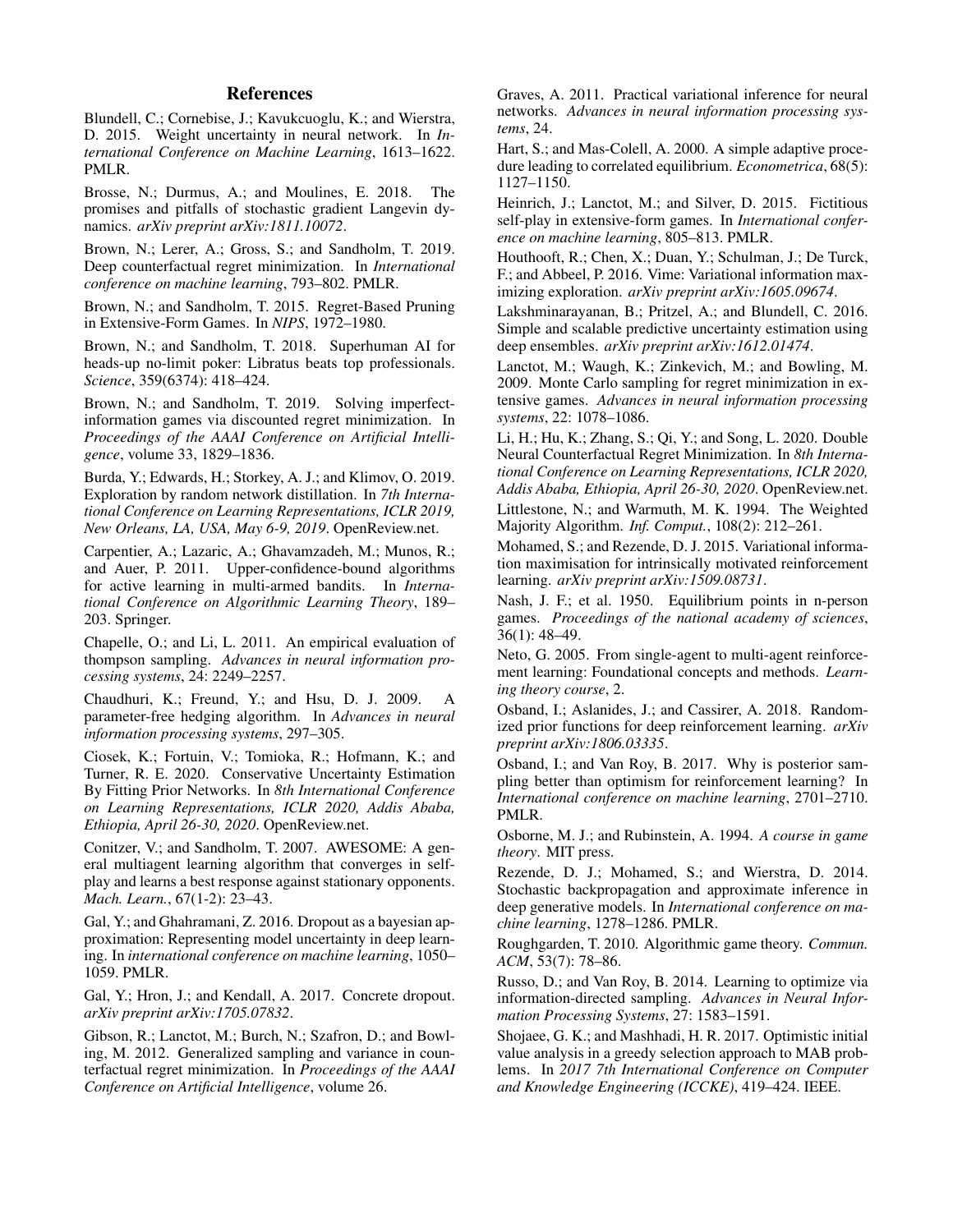<span id="page-8-4"></span>Silver, D.; Lever, G.; Heess, N.; Degris, T.; Wierstra, D.; and Riedmiller, M. 2014. Deterministic policy gradient algorithms. In *International conference on machine learning*, 387–395. PMLR.

<span id="page-8-3"></span>Southey, F.; Bowling, M.; Larson, B.; Piccione, C.; Burch, N.; Billings, D.; and Rayner, D. C. 2012. Bayes' Bluff: Opponent Modelling in Poker. *CoRR*, abs/1207.1411.

<span id="page-8-5"></span>Still, S.; and Precup, D. 2012. An information-theoretic approach to curiosity-driven reinforcement learning. *Theory in Biosciences*, 131(3): 139–148.

<span id="page-8-1"></span>Sutton, R. S.; and Barto, A. G. 2018. *Reinforcement learning: An introduction*. MIT press.

<span id="page-8-2"></span>Zhou, Y.; Li, J.; and Zhu, J. 2020. Posterior sampling for multi-agent reinforcement learning: solving extensive games with imperfect information. In *8th International Conference on Learning Representations, ICLR 2020, Addis Ababa, Ethiopia, April 26-30, 2020*. OpenReview.net.

<span id="page-8-0"></span>Zinkevich, M.; Johanson, M.; Bowling, M.; and Piccione, C. 2007. Regret minimization in games with incomplete information. *Advances in neural information processing systems*, 20: 1729–1736.

# References

Blundell, C.; Cornebise, J.; Kavukcuoglu, K.; and Wierstra, D. 2015. Weight uncertainty in neural network. In *International Conference on Machine Learning*, 1613–1622. PMLR.

Brosse, N.; Durmus, A.; and Moulines, E. 2018. The promises and pitfalls of stochastic gradient Langevin dynamics. *arXiv preprint arXiv:1811.10072*.

Brown, N.; Lerer, A.; Gross, S.; and Sandholm, T. 2019. Deep counterfactual regret minimization. In *International conference on machine learning*, 793–802. PMLR.

Brown, N.; and Sandholm, T. 2015. Regret-Based Pruning in Extensive-Form Games. In *NIPS*, 1972–1980.

Brown, N.; and Sandholm, T. 2018. Superhuman AI for heads-up no-limit poker: Libratus beats top professionals. *Science*, 359(6374): 418–424.

Brown, N.; and Sandholm, T. 2019. Solving imperfectinformation games via discounted regret minimization. In *Proceedings of the AAAI Conference on Artificial Intelligence*, volume 33, 1829–1836.

Burda, Y.; Edwards, H.; Storkey, A. J.; and Klimov, O. 2019. Exploration by random network distillation. In *7th International Conference on Learning Representations, ICLR 2019, New Orleans, LA, USA, May 6-9, 2019*. OpenReview.net.

Carpentier, A.; Lazaric, A.; Ghavamzadeh, M.; Munos, R.; and Auer, P. 2011. Upper-confidence-bound algorithms for active learning in multi-armed bandits. In *International Conference on Algorithmic Learning Theory*, 189– 203. Springer.

Chapelle, O.; and Li, L. 2011. An empirical evaluation of thompson sampling. *Advances in neural information processing systems*, 24: 2249–2257.

Chaudhuri, K.; Freund, Y.; and Hsu, D. J. 2009. parameter-free hedging algorithm. In *Advances in neural information processing systems*, 297–305.

Ciosek, K.; Fortuin, V.; Tomioka, R.; Hofmann, K.; and Turner, R. E. 2020. Conservative Uncertainty Estimation By Fitting Prior Networks. In *8th International Conference on Learning Representations, ICLR 2020, Addis Ababa, Ethiopia, April 26-30, 2020*. OpenReview.net.

Conitzer, V.; and Sandholm, T. 2007. AWESOME: A general multiagent learning algorithm that converges in selfplay and learns a best response against stationary opponents. *Mach. Learn.*, 67(1-2): 23–43.

Gal, Y.; and Ghahramani, Z. 2016. Dropout as a bayesian approximation: Representing model uncertainty in deep learning. In *international conference on machine learning*, 1050– 1059. PMLR.

Gal, Y.; Hron, J.; and Kendall, A. 2017. Concrete dropout. *arXiv preprint arXiv:1705.07832*.

Gibson, R.; Lanctot, M.; Burch, N.; Szafron, D.; and Bowling, M. 2012. Generalized sampling and variance in counterfactual regret minimization. In *Proceedings of the AAAI Conference on Artificial Intelligence*, volume 26.

Graves, A. 2011. Practical variational inference for neural networks. *Advances in neural information processing systems*, 24.

Hart, S.; and Mas-Colell, A. 2000. A simple adaptive procedure leading to correlated equilibrium. *Econometrica*, 68(5): 1127–1150.

Heinrich, J.; Lanctot, M.; and Silver, D. 2015. Fictitious self-play in extensive-form games. In *International conference on machine learning*, 805–813. PMLR.

Houthooft, R.; Chen, X.; Duan, Y.; Schulman, J.; De Turck, F.; and Abbeel, P. 2016. Vime: Variational information maximizing exploration. *arXiv preprint arXiv:1605.09674*.

Lakshminarayanan, B.; Pritzel, A.; and Blundell, C. 2016. Simple and scalable predictive uncertainty estimation using deep ensembles. *arXiv preprint arXiv:1612.01474*.

Lanctot, M.; Waugh, K.; Zinkevich, M.; and Bowling, M. 2009. Monte Carlo sampling for regret minimization in extensive games. *Advances in neural information processing systems*, 22: 1078–1086.

Li, H.; Hu, K.; Zhang, S.; Qi, Y.; and Song, L. 2020. Double Neural Counterfactual Regret Minimization. In *8th International Conference on Learning Representations, ICLR 2020, Addis Ababa, Ethiopia, April 26-30, 2020*. OpenReview.net. Littlestone, N.; and Warmuth, M. K. 1994. The Weighted Majority Algorithm. *Inf. Comput.*, 108(2): 212–261.

Mohamed, S.; and Rezende, D. J. 2015. Variational information maximisation for intrinsically motivated reinforcement learning. *arXiv preprint arXiv:1509.08731*.

Nash, J. F.; et al. 1950. Equilibrium points in n-person games. *Proceedings of the national academy of sciences*, 36(1): 48–49.

Neto, G. 2005. From single-agent to multi-agent reinforcement learning: Foundational concepts and methods. *Learning theory course*, 2.